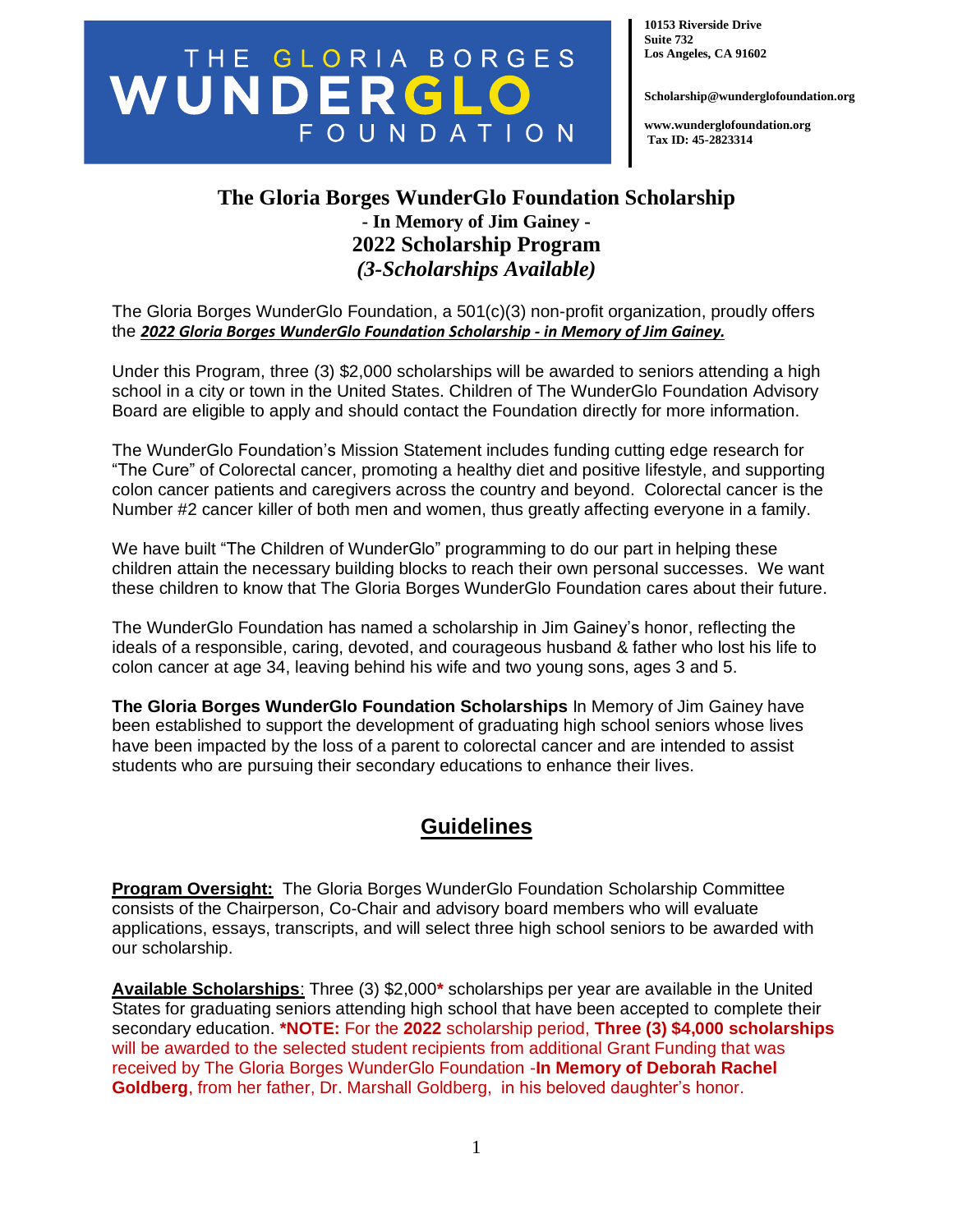# THE GLORIA BORGES FOUNDATION

**10153 Riverside Drive Suite 732 Los Angeles, CA 91602**

**Scholarship@wunderglofoundation.org**

**www.wunderglofoundation.org Tax ID: 45-2823314**

#### **Criteria:**

- High School graduating students.
- Students who have lost a parent to colorectal cancer.
- Minimum G.P.A. of 2.00
- Acceptance to a community college, 4 year college or university, nursing program, military or professional trade school. Actual scholarship monies will be awarded upon proof of registration.

#### **Program Timeline:**

- Deadline to Apply: April 15, 2022
- Committee Review Application Period Through: April 30, 2022
- Scholarship Winners Announced: May 10, 2022

**How To Apply:** Applications may be downloaded from The Gloria Borges WunderGlo Foundation website at https://wunderglofoundation.org/the-gloria-borges-wunderglo-foundationscholarship-in-memory-of-jim-gainey-2022/

Students who meet the eligibility requirements should submit a type written essay of 300-500 words, single-spaced in 12pt font via email in MS Word or .PDF format on or before **April 15, 2022.** The email address is [scholarship@wunderglofoundation.org](mailto:scholarship@wunderglofoundation.org)

Applications will be reviewed, and the recipients will be selected by a committee consisting of Advisory Board Members of The Gloria Borges WunderGlo Foundation.

#### **Scholarship monies will be paid upon receipt of the following \*Requirements:**

- 1. Proof of College Registration**\*\*** (see below).
- 2. Student's written Thank You Message to The WunderGlo Foundation (to share with supporters of our scholarship program).
- 3. Brief film/video of student thanking The Gloria Borges WunderGlo Foundation in acceptance of Scholarship Award (iPhone films are acceptable).
- 4. Photograph of student to share on The WunderGlo website and social media.

#### **\*\*Proof of School Registration** would include any of the following:

- Photocopy of your dated student ID (with current date)
- Photocopy of your class registration.
- Photocopy of your class schedule.
- Photocopy of your school bill.

#### **\*NOTE: In the event that the student fails to submit any of the stated requirements #1-#4 above, this will result in forfeiture of the designated financial scholarship award. Please submit any questions to**: [scholarship@wunderglofoundation.org](mailto:scholarship@wunderglofoundation.org)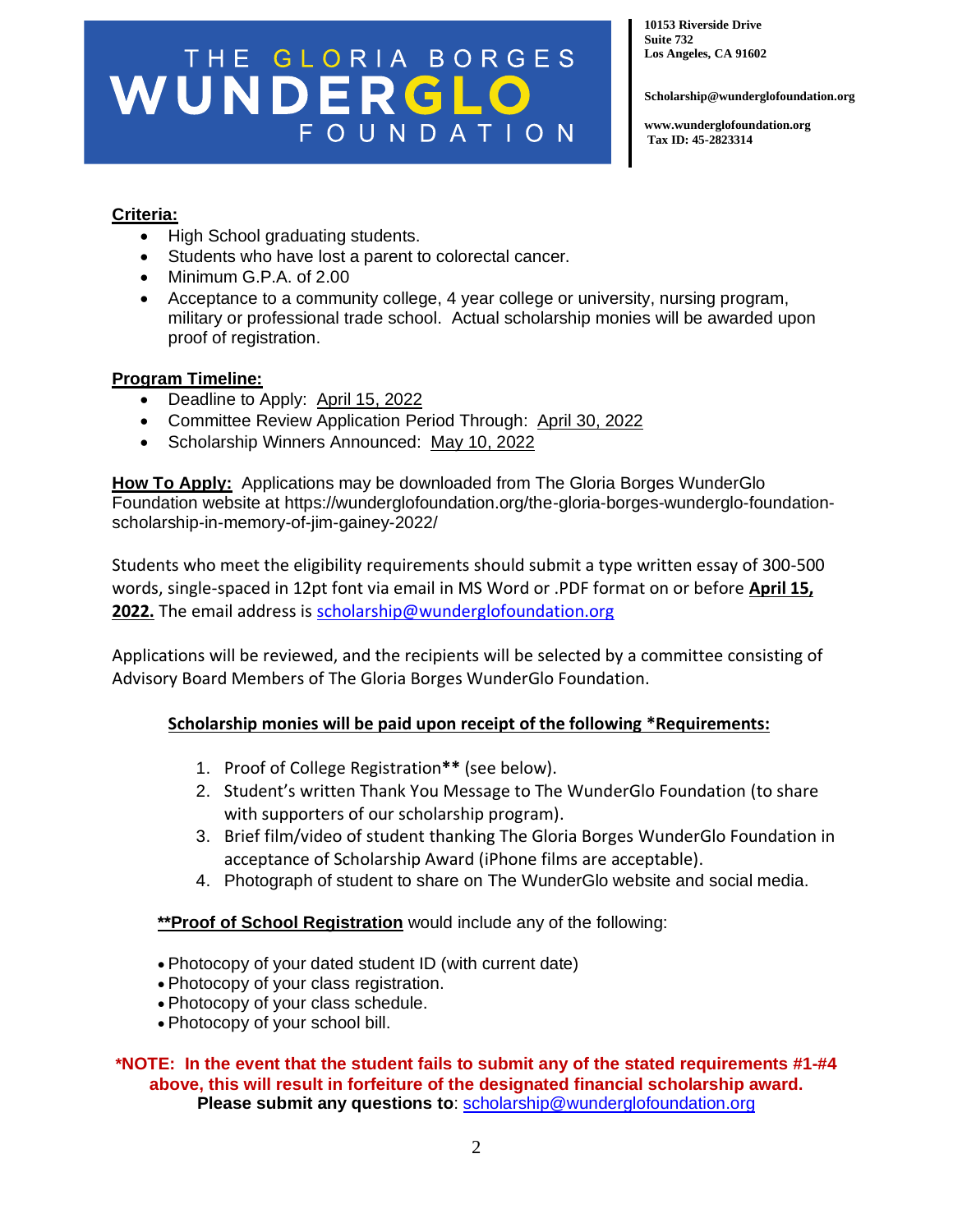# THE GLORIA BORGES FOUNDATION

**10153 Riverside Drive Suite 732 Los Angeles, CA 91602**

**Scholarship@wunderglofoundation.org**

**www.wunderglofoundation.org Tax ID: 45-2823314**

#### **APPLICATION**

| 1. |                                                                                                                              | Last Name: ___________________________First Name: _______________________________ Middle Name: ___________ |  |
|----|------------------------------------------------------------------------------------------------------------------------------|------------------------------------------------------------------------------------------------------------|--|
| 2. |                                                                                                                              |                                                                                                            |  |
|    |                                                                                                                              |                                                                                                            |  |
| 3. |                                                                                                                              |                                                                                                            |  |
|    |                                                                                                                              |                                                                                                            |  |
| 4. |                                                                                                                              | Date of Birth: Month________________Day_____________Year_____________Gender: ______________________        |  |
| 5. | Cumulative Grade Point Average (GPA): [10] (On a 4.0 scale)<br>Attach a current Certified High School Transcript. (Required) |                                                                                                            |  |
| 6. | Name and Address of High School attending and Date of your High School Graduation:                                           |                                                                                                            |  |
| 7. | Name of parent/guardian:                                                                                                     |                                                                                                            |  |
| 8. | Is your parent/legal guardian affiliated with The WunderGlo Foundation?<br>Yes No                                            |                                                                                                            |  |
| 9. | Name of parent/legal guardian who passed away from colorectal cancer:                                                        |                                                                                                            |  |

*NOTE: Applications may also be considered from graduating students with a parent/legal guardian who is currently in-treatment for colorectal cancer. In the event that all three annual WunderGlo Foundation Scholarships are not awarded or distributed in the designated calendar year, the scholarship committee will vote for consideration. However, It is to be noted that these scholarship awards are not guaranteed.* 

Check here if parent/legal guardian is living and in-treatment for colorectal cancer:

\_\_\_\_\_\_\_\_\_\_\_\_\_\_\_\_\_\_\_\_\_\_\_\_\_\_\_\_\_\_\_\_\_\_\_\_\_\_\_\_\_\_\_\_\_\_\_\_\_\_\_\_\_\_\_\_\_\_\_\_\_\_\_\_\_\_\_\_\_\_

Name of parent/legal guardian who is in-treatment for colorectal cancer: